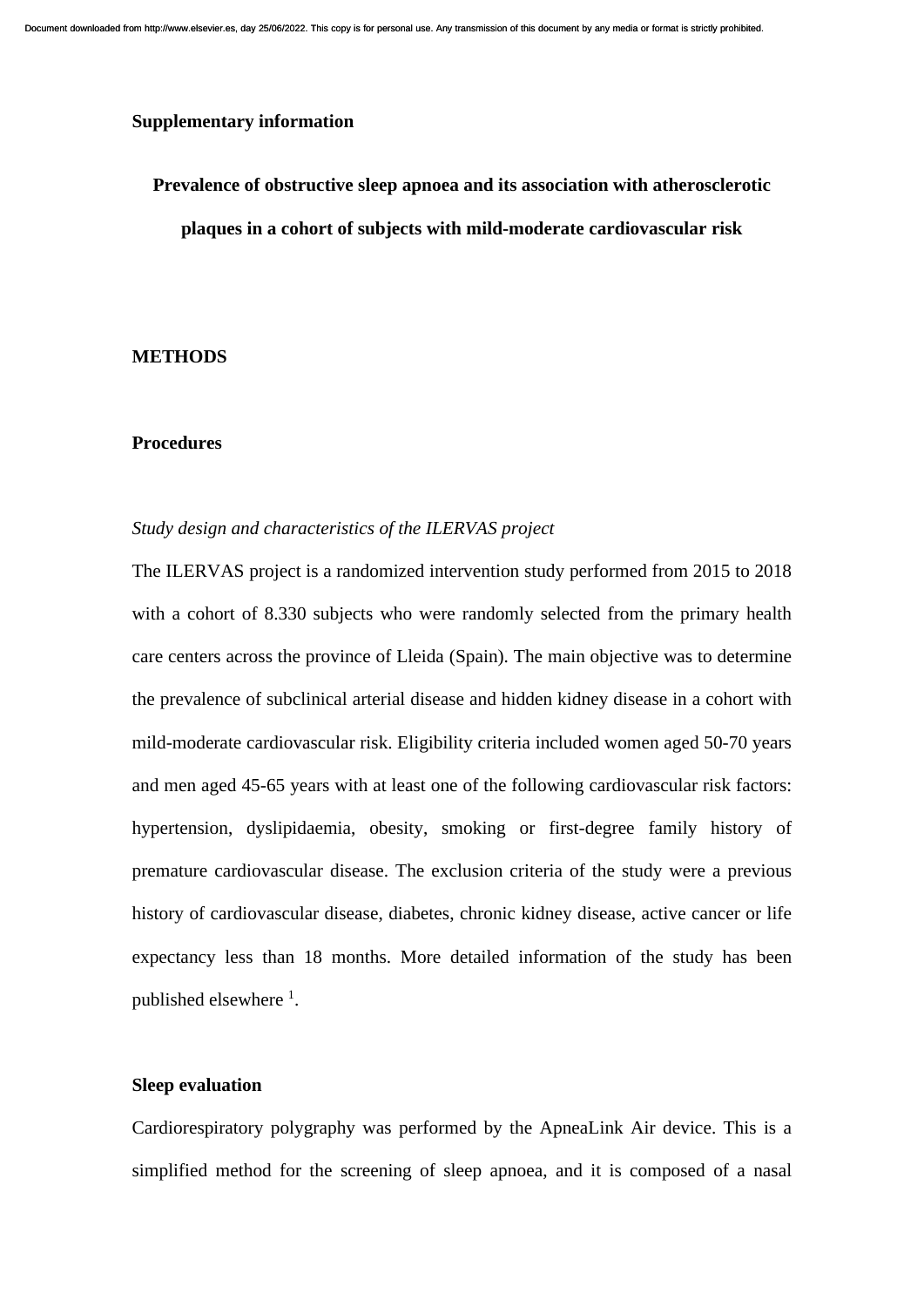cannula for measuring airflow and snoring, one thoracic band, pulse-oximeter and position sensor <sup>2</sup>. Sleep recordings with less than 3 hours of recording or with absent or invalid signals were repeated.

Cardiorespiratory polygraph records were scored manually according to standard criteria. Apnoea was defined as the absence or reduction in nasal airflow >90% for at least 10 seconds. Obstructive apnoea was scored when the apnoea was associated with respiratory effort, and mixed apnoea was defined as a lack of respiratory effort at the beginning of the event followed by the resumption of the effort during the second part of the event. Central apnoea were defined by the absence or reduction of >90% in the airflow for more than 10 seconds associated with an absence in the respiratory effort. Hypopnoea was scored as a reduction of 30% to 90% in oronasal airflow for at least 10 seconds associated with an oxygen desaturation of at least 3%. The apnoea/hypopnoea index (AHI) is considered the total number of apnoea and hypopnoea episodes divided into hours of study. CT90 was defined as the percentage of time with an oxygen saturation  $\langle 90\% \rangle^3$ .

### **Atherosclerotic plaque evaluation**

To evaluate the presence of atheroma plaques, a vascular ultrasound was performed using a VIVID-I BT12 version ultrasound system (General Electric Healthcare, Waukesha, WI). Following the current guidelines  $\frac{1}{2}$ , vascular ultrasound was performed with the subject in the supine position using the ultrasound transducer 12L-RS, which works at frequencies between 4-13 MHz. The territories evaluated were bilateral carotid (common artery, bifurcation, internal, and external) and femoral (common and superficial). Following the criteria of the American Society of Echocardiography (ASE) Consensus Statement  $^{1,4}$ , the presence of plaque was defined as an intima-media thickness greater than 1.5 mm protuberant in the lumen. All plaques were measured,